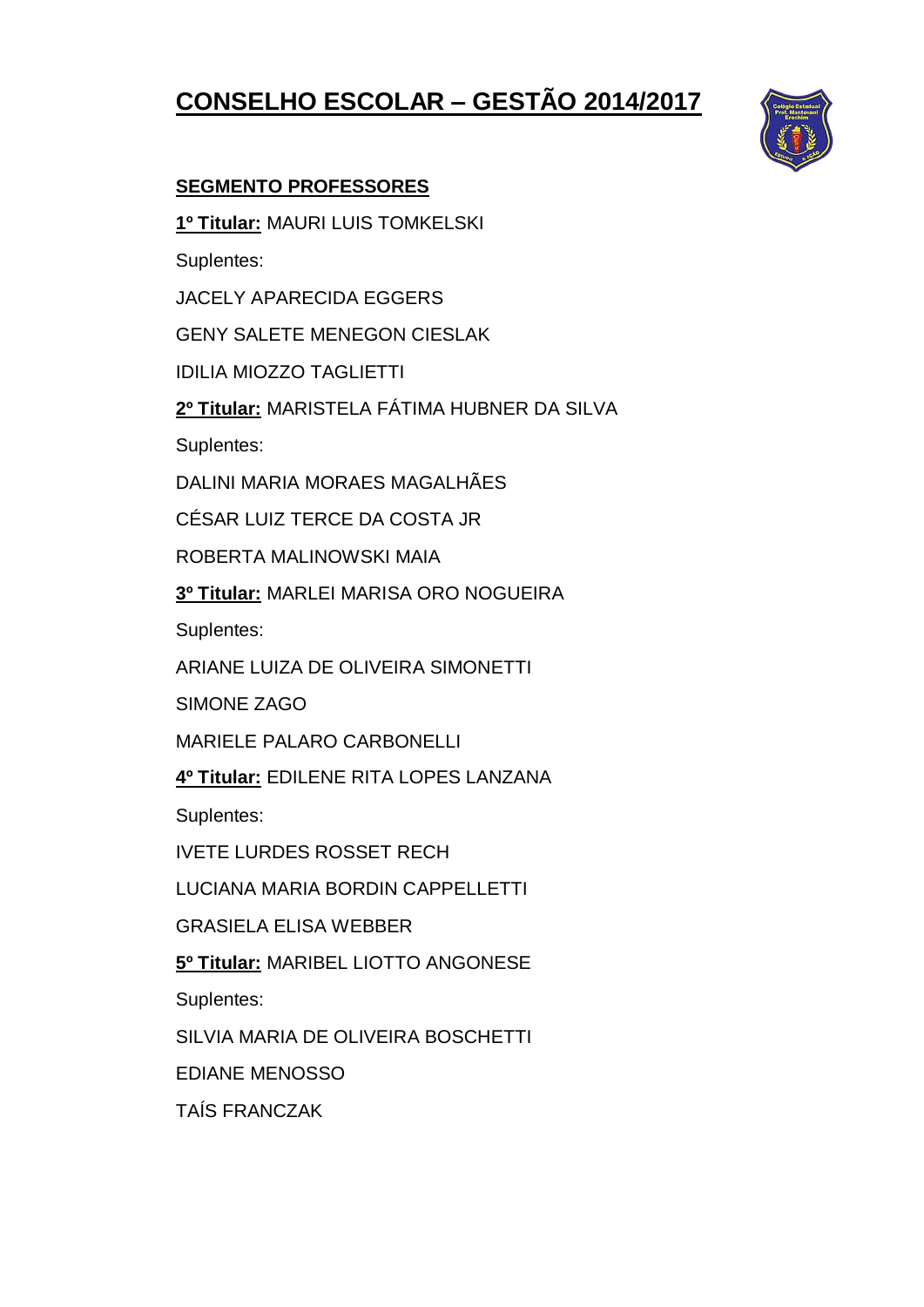### **SEGMENTO PAIS**

**1º Titular:** SANDRA REGINA PICOLI OSTROWSKI

Suplentes:

DENISE SEGUETTO

MARIA SIRLEI ANDRADE

ISOLETE NATALINA ZÓRTEA

**2º Titular:** LUCIO MAURO FLORES DA JORNADA

Suplentes:

ZULEICA MARIA GOLINSKI

OLIRDES FÁTIMA ROSSET DLUGOKENSKI

ELSON ROSSET

**3º Titular:** ROSMARI FÁTIMA ALBUQUERQUE

Suplentes:

ADRIANI DOS SANTOS ADONA

MARILENE PAVAN BENTO

GIOVANI FORNER

**4º Titular:** GILMARA DUDEK MEDEIROS

Suplentes:

CARLOS ALBERTO CARLESSO

CARLOS BERNARDI

JANETE FÁTIMA DA SILVA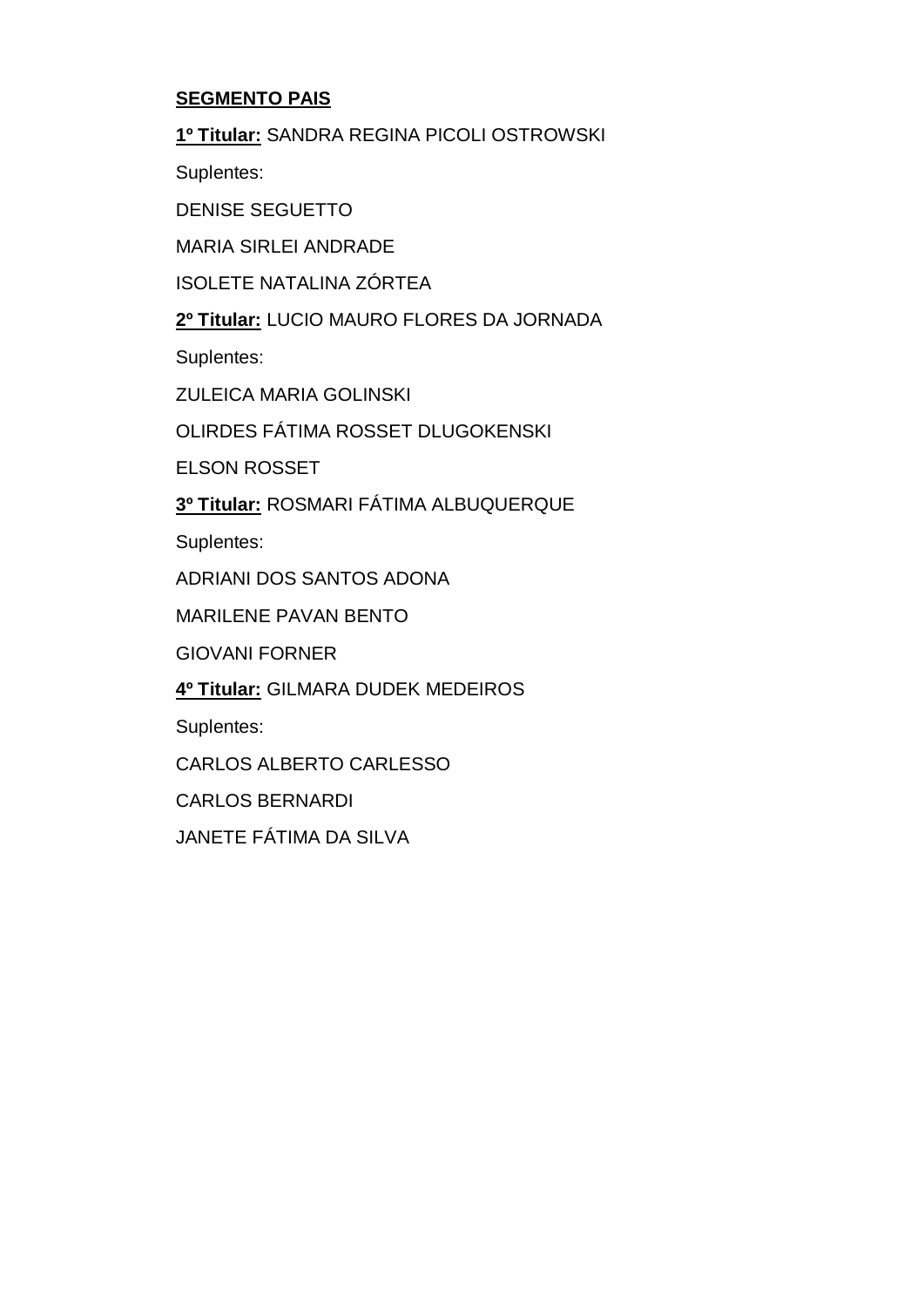## **SEGMENTO FUNCIONÁRIOS**

**1º Titular:** MARILDE MARIANE POTKER DA SILVA

Suplentes:

TARCISIO HOLZBACH PAVINATO

CARINE HOSS OLIVIECKI

SOLANGE CLARICE SANTOS

**2º Titular:** JAQUELINE TEREZINHA SLUSSAREK SOSTISSO

Suplentes:

MARIA DA GRAÇA ERING GENERALI

MARIZETE SONIA KARPINSKI

ROSEMAR FÁTIMA TOLDO BENEDETTI